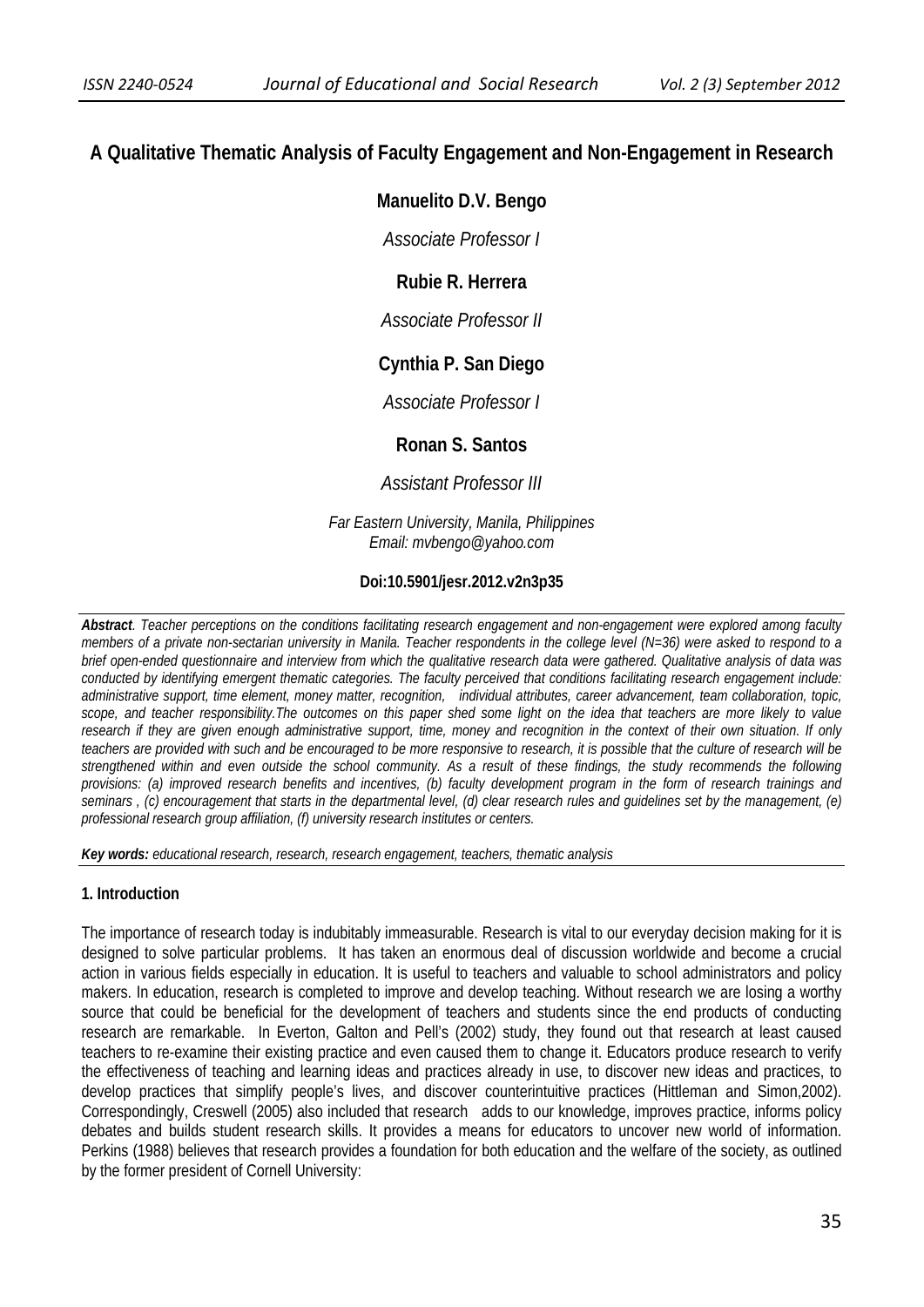"The acquisition of knowledge is the mission of research, the transmission of knowledge is the mission of teaching and the application of knowledge is the mission of public service."

Despite the growing importance and function of research, the Philippines still lack a culture of research and science. Pertierra (2007) in his newspaper article discussed that practical reason for this is the acute lack of resources for research and publications in all local universities. In order to develop research culture in Philippine Higher Education Institutions, Salazar-Clemeña & Almonte-Acosta (2007) identified in their study that faculty perceived factors necessary for improving research productivity include time, strong belief in research endeavor, faculty involvement, positive group climate, working conditions and organizational communication, decentralized research policy, research funding, and clear institutional policy for research benefits and incentives. Thus, it is of importance to identify conditions that contribute to lack of research culture since the development of passion and dedication for research should start at the university level.

Conducting research can be an essential facet in teachers' professional lives and that there is a growing amount of teacher statement about the positive outcomes of research. According to Zeichner (2007), teachers engage in research because they see its relevance to their work and they seek to better understand or change their classroom practice. He also added that advocates are claiming that teacher research help teachers become more flexible and open to new ideas, narrows the gap between teachers' aspirations and realizations, and heightens the quality of student learning. Moreover, from the study done by Senese (2000), there are four aspects proven to be essential in establishing the initial interest and enthusiasm for teachers to conduct classroom research giving them the stamina to create a unique culture of teacher-researchers within the school. Professional bonds with other teachers, time, results in student performance and recognition are his identified factors allowing teachers the freedom to pursue their research. In Shkedi's (1998) study, he identified that course requirements and prerequisites in academic institutions; expanding professional knowledge; professional problems that arise; and requirements in the framework of the job are the motivating factors that turn teachers to research literature. More than those identified factors, Borg (2006) mentioned ten conditions for research engagement in his workshop in Spain. The following are: awareness, motivation, choice, knowledge and skills, mentoring, resources, expectations, recognition, community, and dissemination potential. Included also in his workshop are the reasons for doing research such as: for professional development, to find better ways of teaching, to solve problems in teaching, for enjoyment, and for employer expectations. A study from an unknown source highlighted a number of features which could motivate practitioners to become involved with research, including: direct relevance to their needs and interests, illustrations of activities which helped them relate the findings to their own work, help from an outside expert who could support and guide them in their use of research, research which built on what they knew already and on their own professional interests, and sufficient time to absorb and act on messages from the research.

Despite the importance of research and although teachers wish to conduct research, they are faced with tons of concerns. Not least among these are lack of time, lack of expertise or skills in research, lack of support especially from within their own institution, and threats to their self-image as a teacher (Allwright, 1993; Burton and Mickan, 1993; Nunan, 1993). Many teachers even avoid it because they are not patient enough to put extra effort in it. There are other various reasons for not doing research based from the same workshop done by Borg (2006), aside from lack of time, the following are mentioned- not part of teaching job, not interested in research, colleagues do not do research, employer discouragement, and lack of knowledge on research methods. Hiep (2006) stated that multiple factors, such as researchers' dissatisfaction with current evaluation regulations, as well as conventions and formats in reporting research results, lack of time, lack of materials and opportunities to disseminate results, and contextually inappropriate training tend to discourage teachers' aspirations to do research.

Research is one of the major functions of the higher education system in the Philippines together with instruction and community extension services (Carson-Arenas, 2001). It is an academic function that differentiates higher education from basic education. However, among the 34% of the faculty who are graduate degree holders (CHED 1997, as cited in Salazar- Clemeña and Almonte-Acosta, 2007), few have done research beyond their master's theses or doctoral dissertations. It is imperative that the academic community collaboratively address this concern. This study analyzed the findings of an open-ended questionnaire in which the researchers embarked on the idea of determining reasons and evaluating different ways of teachers' engagement/ non engagement in research towards a deeper understanding and recognition of it. The information gathered from this study is valuable and can be of use for the school community as a means of moving towards meaningful change. Universities need to work with teachers to dispel the belief that research is disconnected from practice and to encourage teachers to be opened to the benefits of it (Levine, Smith and Carr, 2009). According to Carson-Arenas (2001), research is the reflection of a true academician. Through this, teachers will have the opportunity to adopt a perspective that would strengthen the research culture in the university.

Because faculty members are expected to be the primary producers of research in a university (Salazar- Clemeña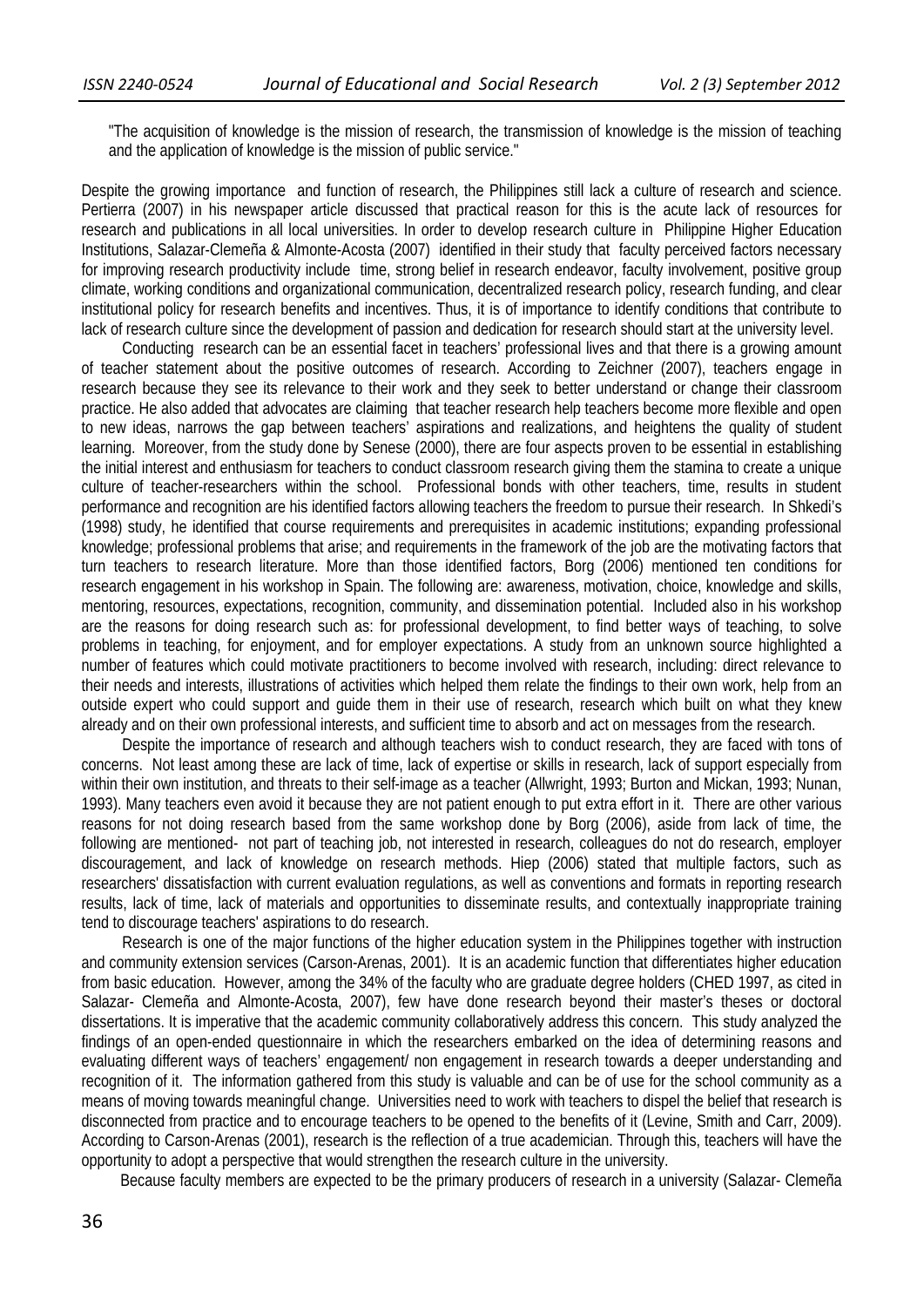and Almonte-Acosta, 2006), it would be useful to collect data relevant to the identification of the possible conditions why faculty members engage or not engage in research. Hopefully, based on the result, it would provide the university with possible recommendations based on the result on how to encourage their faculty to do research.

### **2. Method**

Qualitative method was employed in this endeavour. Burns and Grove (1993) asserted that qualitative approaches to research are based on a world view which is holistic and that there is no single reality; reality is based upon perceptions that are different for each person. It involves perceptually putting pieces together to make wholes and from this process, meaning is produced. Furthermore, the design of this study is exploratory and interpretive, placing primary emphasis on the teachers' views of their own and others' experiences in doing research. Erickson (1986), pointed that this structure calls for a participant- observational approach to data collection, which includes being reflective in noticing and describing events in the field setting, and in attempting to identify the significance of actions in the events from the various points of view.

Owing to the qualitative nature of the study, the results were site and time specific. The study was conducted from April to May of summer of the academic year 2009-2010 in ione of the university in Manila.

During the course of this study, a total of 36 faculty members from different institutes were asked to take part in this investigation.

Since the study was qualitative in nature, a concise open-ended survey questionnaire was developed by the researchers. The instrument allowed the participants to answer the two succeeding questions: 1) What conditions do you feel facilitate teachers' efforts to do research? and 2) What conditions do you feel hinder teachers' efforts to do research? The questionnaire was then distributed to 36 faculty members of Far Eastern University. They were allowed to provide multiple responses with no limit on the length of any responses.

Thematic analysis was the chosen method in analyzing teachers' responses regarding their perceptions of teachers' engagement and non-engagement in research. The goal of this analytical method is to identify, describe, analyze, and report themes within the data. It was chosen because it is a flexible technique that can be used to analyze data obtained under a number of qualitative methodology and because it is relatively easy and quick for new qualitative researchers to learn (Braun and Clarke, 2006).

Thematic analysis allows for a rich description of the data set related to a detailed description of a particular theme within the data (Braun and Clarke, 2006). Thus, the researchers were careful not to form a priori hypotheses or expectations with respect to teachers' conditions facilitating engagement and non-engagement in research. The thematic analysis undertaken in this study involved the methodology of reduction. With reduction, the qualitative data sharpens sorts, focuses, discards, and organizes data in such a way that final conclusions can be drawn and verified while retaining the context in which these data occurred (Onwuegbuzie and Teddlie, 2003).

The analysis was validated through agreement among the researchers prior to determining the thematic categories for the responses to each of the research questions.

### **3. Results and Discussion**

The themes that emerged from the data revealed the perceived conditions facilitating research engagement and nonengagement among the teacher-respondent is presented in order of how often a response was given.

### **Theme 1: Administrative support**

The teachers made a consensus that the support from the administration in various means was the topmost condition facilitating their engagement in research. The support needed from the administration came in terms of research budget, material resources and equipment, research facilities, and provision of research workshops and trainings for teachers. Administrative support also referred to the clear specification of rules and policies on research set by the management. In addition, encouragement and moral support from the administrative level when made available are seen to be vital to success in research.

The following are direct statements of the participants indicating that when administrative support in various means is provided, it can facilitate teacher engagement in research.

"Administrative support in terms of research facilities and resources."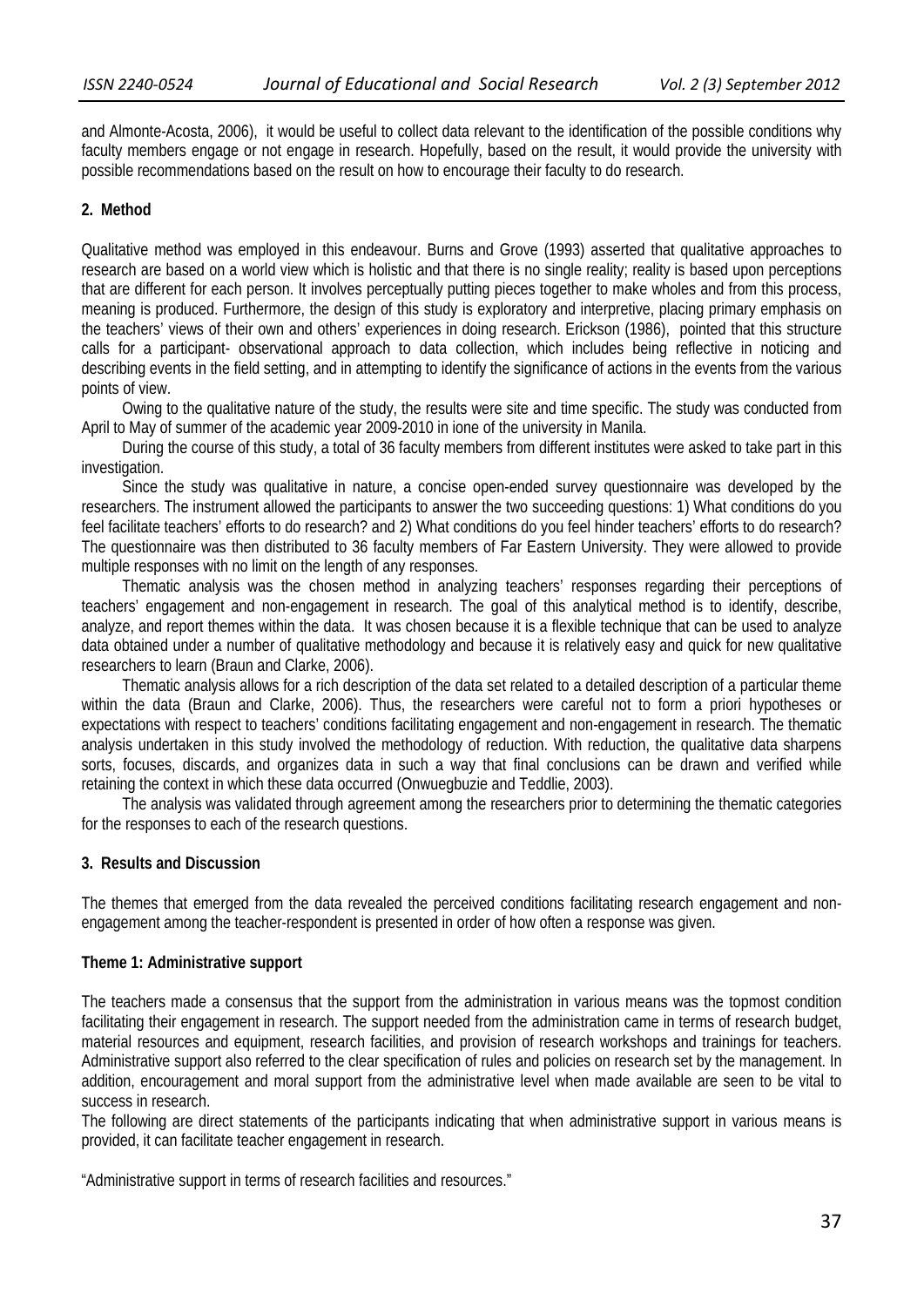"Financial support from the administration"

"Complete library facility (updated journals, thesis, dissertations and

other reading materials)"

"Clear department or office to conduct research"

"Motivation and inspiration of administrators"

"Encouragement and support from the administration"

"Awareness of the benefits of doing research"

"Supportive supervisor"

On the other hand, the following statements illustrate lack of administrative support being the foremost factor that hindered teachers to engage in research.

"No support and clean program from the higher-ups"

"Unsupportive or suspicious supervisor"

"Rules on research by the management are confusing"

"Lack of motivation from the department"

" No words of encouragement or support coming from the superior"

" The management does not stick or keep their promises regarding

the privileges and benefits that the researcher will receive."

" Transport allowance/service to conduct research in other venues must be provided."

## **Theme 2: Time Element**

When planning a research study, Creswell (2005) mentioned that investigators should anticipate the time required for data collection and data analysis. Regardless of the approach used, one can gauge the amount of time for data collection by examining similar studies, contacting the authors or asking researchers who are more experienced. It was established from the respondents that the ability to do research depends largely on the availability of time. They pointed out that they be given research in lieu of their workloads, be provided lesser teaching assignments, and be assigned good schedules. One most common reason that teachers gave when asked is that, they do not do research because they have no time, due to the demands of being a teacher, responsibility at home, their children and others. When research is included in the daily activities of teaching professionals, the occupation takes on new meaning (Burnaford, 1996). Teachers when interviewed sounded that this is a matter of priority:

"Research takes time. The problem is when you are given full teaching load,

time is limited and yet you are required for quality output."

"Most often I am in school the whole day; I can no longer find time to include

research in my scheduled activities. Reading related literature alone consumes time."

"Provision of time for research work"

"A research requires ample time which should not be conflict with a given teaching load."

"Lack of time to do research, most of the time devoted to teaching"

"Time schedule- lesser free time, loaded in work."

" Having 24-units load will surely be devoted to full time teaching."

## **Theme 3: Money matter**

The teachers also talked about money matters and revealed that money increases their willingness or motivation to conduct research especially when additional income or high compensation will be given to them. In addition, teacher respondents also perceived doing research as a substitute for the actual teaching load especially when there is a scarcity of subject offerings. The research load will compensate for their lack number of units.

"Well paid for work" " Right pay" "High compensation"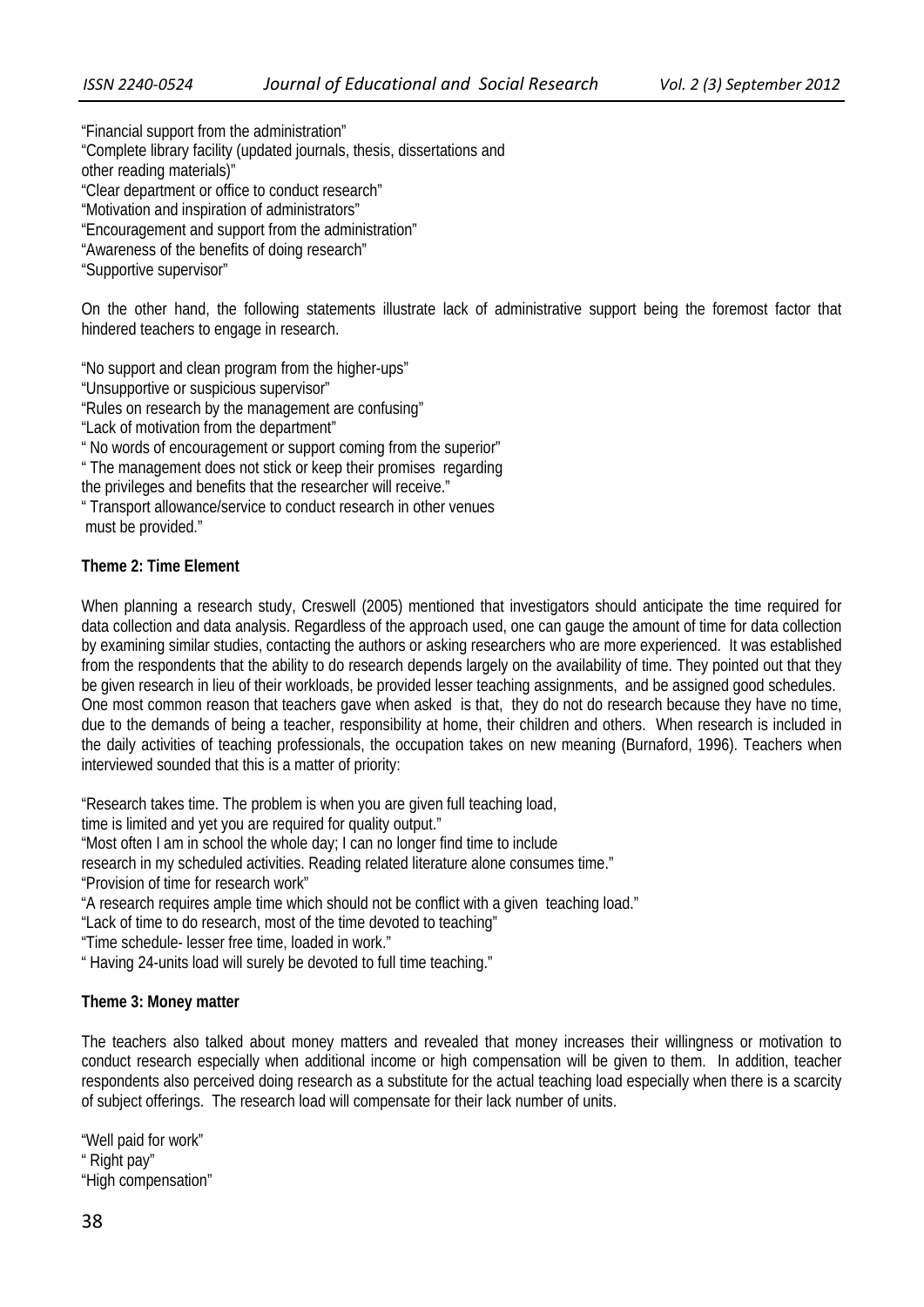"Monetary purposes" Some teachers do not like to engage in research because of: "Low pay" "Partial payment" "Need for higher income" "Unjust compensation" "Inadequate compensation" "Research should be given to those teachers that lack academic teaching loads." "Substitute to loads" "Lack of loads (teaching)" "To compensate deficiency in teaching load"

### **Theme 4: Recognition**

Teachers expressed the thought that they would take advantage of research when their effort is given due recognition. The outcome of the teacher endeavor will be satisfying when the research work is presented in a forum or convention as well as when included in a publication or citation. Similarly, teacher enthusiasm in research is increased when the institution grant them awards.

 "Due credit and recognition" "Recognition of the effort exerted" "Presentation of papers (forum)" "Opportunities for publication" "Recognition such as citation, awards" "Personal glory" "Monetary reward and recognition" Theme 5: Career Advancement

 Even though career advancement appeared to be secondary only as compared to administrative support, time and money, a number of teachers aspire to do research for the purpose of earning a degree, promotion, ranking and academic growth which includes improvement in their teaching practices. Many teachers want to conduct real research to enhance their own teaching performance and scholarship besides instrumental motives such as to earn a degree or satisfy institutional regulations ( Hiep, 2006).This is opposite most international studies where career and professional advancement serve as the leading aspects for teacher research.

"For career advancement" "Another reason is for doctoral degree and promotion" "As a challenge for advancement, for promotion"

### **Theme 6: Individual attributes**

Individual attributes appeared to have equal level of importance with career advancement. Individual attributes include the person's innate abilities (i.e. IQ, personality and age) and personal environmental influences ( Bilsel,2004). Some teacher participants indicated that they will do research with the yearning to expand their knowledge. They are motivated and willing to do so for information discovery and intellectual growth. Additionally, teachers through research can show their expertise in it, improve research skills and contribute to the community they belong. Therefore, it should be realized that research is done so that knowledge may be generated and that this knowledge may be shared so that it may generate even more info knowledge (Bernardo,A, as cited in Carson-Arenas,2001) .

"Some teachers want to show their expertise in research."

- " Contribution to bigger community"
- " For interest to advance research knowledge"
- "Personal willingness to improve research skills"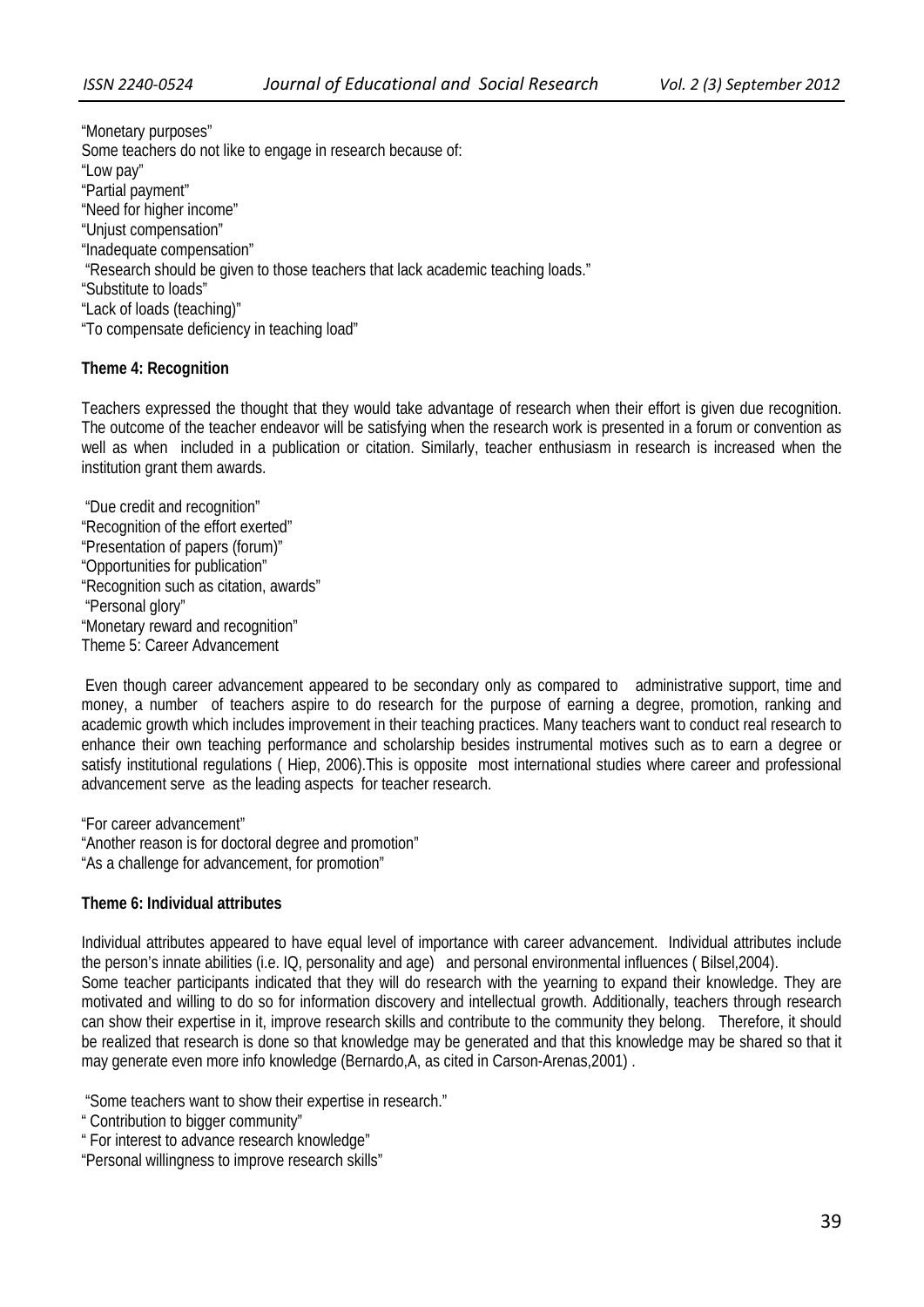Among the personal basis serving as hindrance to teachers' research engagement include lack of motivation, lack of interest, lack of financial means, family conditions and problems, and belief that research is an additional workload.

" No financial means to finish the study" "Family conditions" "Lack of interest" "Lack of motivation" " Research was not given enough focus" "Burden of writing"

Aside from lack of self- motivation, interest and financial resources, lack of skills was also perceived to be contributory to research engagement. Researchers must have acquired certain skills to effectively pursue a research study. These skills are gained through courses, training and prior research experiences. Without the necessary skills, one would only see research as burden or additional task to be accomplished.

" Lack of research knowledge and methodology"

"Know-how in doing research"

"Lack of confidence in doing research"

Age, envy, favoritism and intrigue also served among the individual attributes that hinder teachers to engage in research. Age had always been a foreseen factor contributing to differences and relationship in many studies. As expected, younger individuals are more aggressive in many activities including research. From the study of Everton's (2002) team, they specified that younger teachers are willing to engage both with and in research provided it can be demonstrated that it has a direct impact on their practice. On the other hand, envy, favoritism and intrigue are conditions believed to be detrimental to research engagement specifically when there are no clear institutional policies or rules presented for researcher selection. Unless comprehensible instructions were given by department heads or academic managers, no conflict among teachers will be created resulting to either issue mentioned. Thus, it can lead to a growing number of teachers accepting the challenge of research.

Aside from the mentioned factors, the succeeding items were the least observed conditions facilitating teachers' engagement in research given by the respondents. They include team collaboration, topic, scope, and teacher responsibility.

### **Theme 7: Team Collaboration**

Teachers believed in the importance of collaboration as well as mentoring as means to support other teachers. The significance of having team members involving themselves in another teacher's research cannot be underestimated (Schmoker, 1996). It is rewarding to be part of a working team since it gives the opportunity to learn and grow with them. The other team member can become your source of learning, ideas and validation.

"Human dimension- Team collaborative research" "Non-cooperation of other members"

Lack of research skills were among the individual attributes that impede engagement in research, it is for this reason that mentoring was seen to be of help in order for faculty to be productive in research. Mentoring supports professional growth and renewal, which in turn empowers faculty as individuals and colleagues (Boice 1992). Teachers are to engage in research when there is a mentor who will guide them along the development of the study. According to Luna,G. & Cullen D., teaching and research improve when junior faculty are paired with mentors, job satisfaction and organization socialization greater. Not only do protégées become empowered through the assistance of a mentor, but mentors themselves also feel renewed through the sharing of power and the advocacy of collegiality.

" Presence of research mentor particularly for beginners"

### **Theme 8: Topic**

The researchers' desire to engage in any educational and scientific investigation always starts with a topic in mind that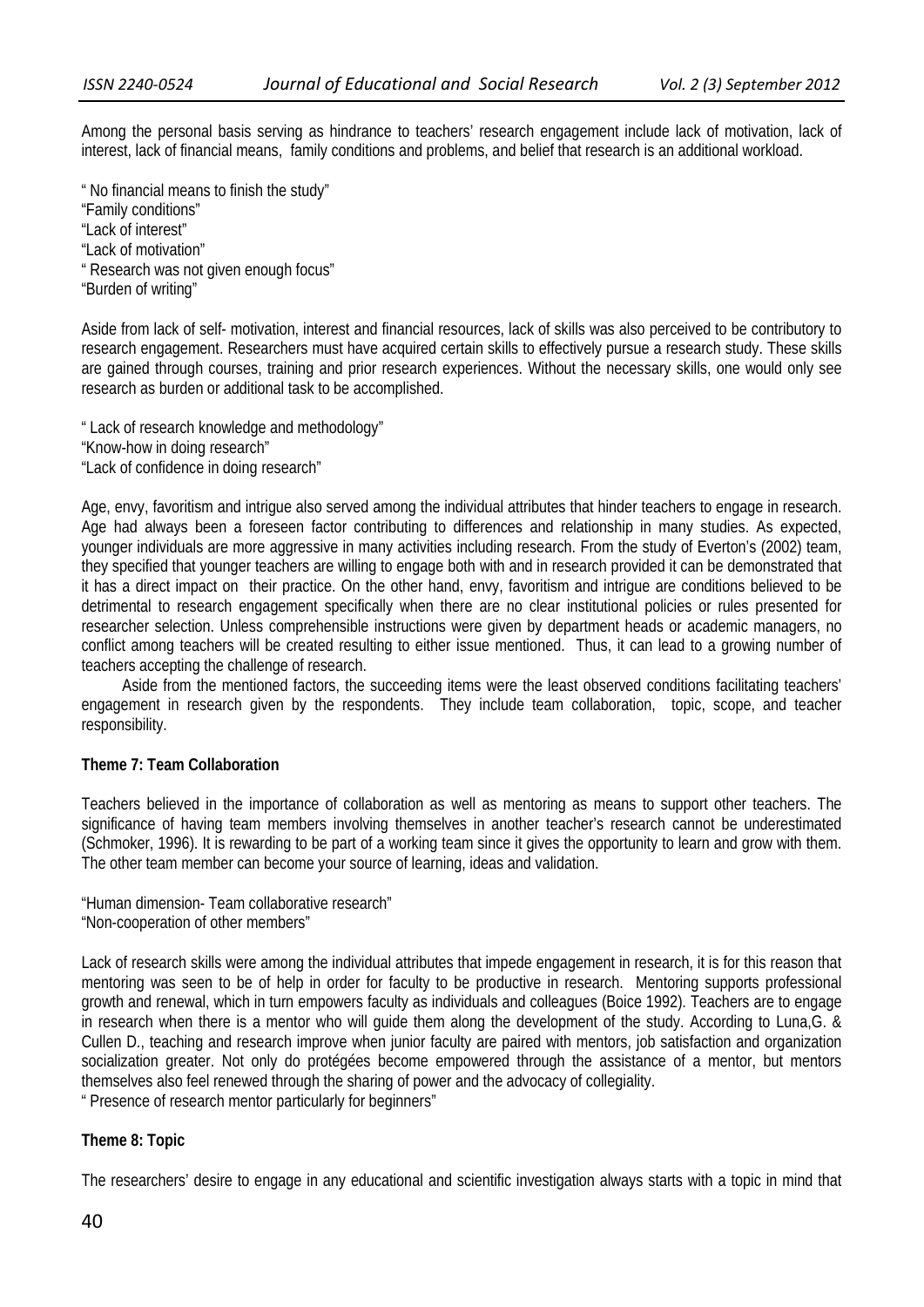interests him. Topic which could be in the form of the research problem serves as the focus of the researcher's query. With a clear topic at hand, one teacher believed that there's no reason not to pursue research.

### **Theme 9: Scope**

Determining the extent of the study also serve as a minimal factor for a teacher to engage in research. By doing so, teacher researcher could be able to assess the possibility of finishing the study within a set period of time.

### **Theme 10: Teacher Responsibility**

Not all educators have an understanding and appreciation of research. However, engaging in research is believed to be a teacher responsibility. According to Todd (2010), conducting research should not be seen as something extra that teachers can do which goes beyond their usual teaching responsibilities. Instead, doing research should be seen as an integral part of our responsibilities as professionals dedicated to developing our teaching and ourselves. Zeichner & Noffke (2001) pointed out that practitioner research is directly linked to an outlook on the profession of the teacher. They claim that practitioner research is not only a means to facilitate teachers' professional development; it is also a means to enable teachers to contribute to the knowledge base of teaching There's a need for teachers to know what is happening in the classroom and why students are behaving in ways they do.

"Personally, I feel that as faculty, it is the responsibility of the teachers to develop, evaluate and improve the body of knowledge."

It was also evident that there were a number of conditions that hinder teachers to exert effort in research. The most contributory of these also include lack of administrative support, time, money, individual attributes, and recognition. Thus, it confirmed and validated the responses given by the participants as conditions facilitating teachers' engagement in research. Team collaboration and topic were also perceived to be conditions which minimally hinder teachers to do research.

### **4. Concluding Remarks**

This study has provided some information on teachers' views on their engagement in research. The outcomes on this paper revealed that the institution is generally not seen to be supportive of teachers' research engagement. In addition, since research demands time, the faculty mostly felt that time is not available within their present conditions. Money and recognition on one hand, served as the teachers' motivational factors in pursuing research endeavor. Career advancement, individual attributes, team collaboration, topic, scope, and teacher responsibility were conceived to be contributory conditional factors in doing research.

A better understanding of teachers' research engagement would seem to be fundamental to the development of institutional policy on research. The revitalization of it among faculty members should be initiated by the administration as the administrative support was the foremost contributory condition. Similar with the study done by Bilsel ( 2004), it is deemed important that the administration should improve incentives and benefits for research that could serve as motivational factors for doing research. The research benefits and incentives may include reduction of teaching load, increase funding allotted to research projects, and provision of publication reward. Efforts must be made in order to enhance the appreciation and understanding of the faculty on the importance of research especially in their profession. Appreciation of research be made possible by means of offering necessary research training as part of the faculty development program. Encouragement to do research should start with the department chairs since they have direct contact with faculty members This will enable them to employ their leadership in promoting research. Clear rules and guidelines on research should also be set among teacher researchers. Faculty encouragement on professional research group participation should also be considered important.

In addition, on-campus research institutes or centers could be established to provide a conducive set-up for academic research (Racelis, as cited in Carson-Arenas, 2001). In case where on-campus research center is already present, support of its programs among faculty and administrators should be evident. It could be of help to the faculty to view research as an integral part of the teaching profession.

 Finally, the findings of this study emphasized certain areas for continuing the investigation of teachers' research engagement. Since qualitative method is employed, a follow-up study could also be done using quantitative inquiry.